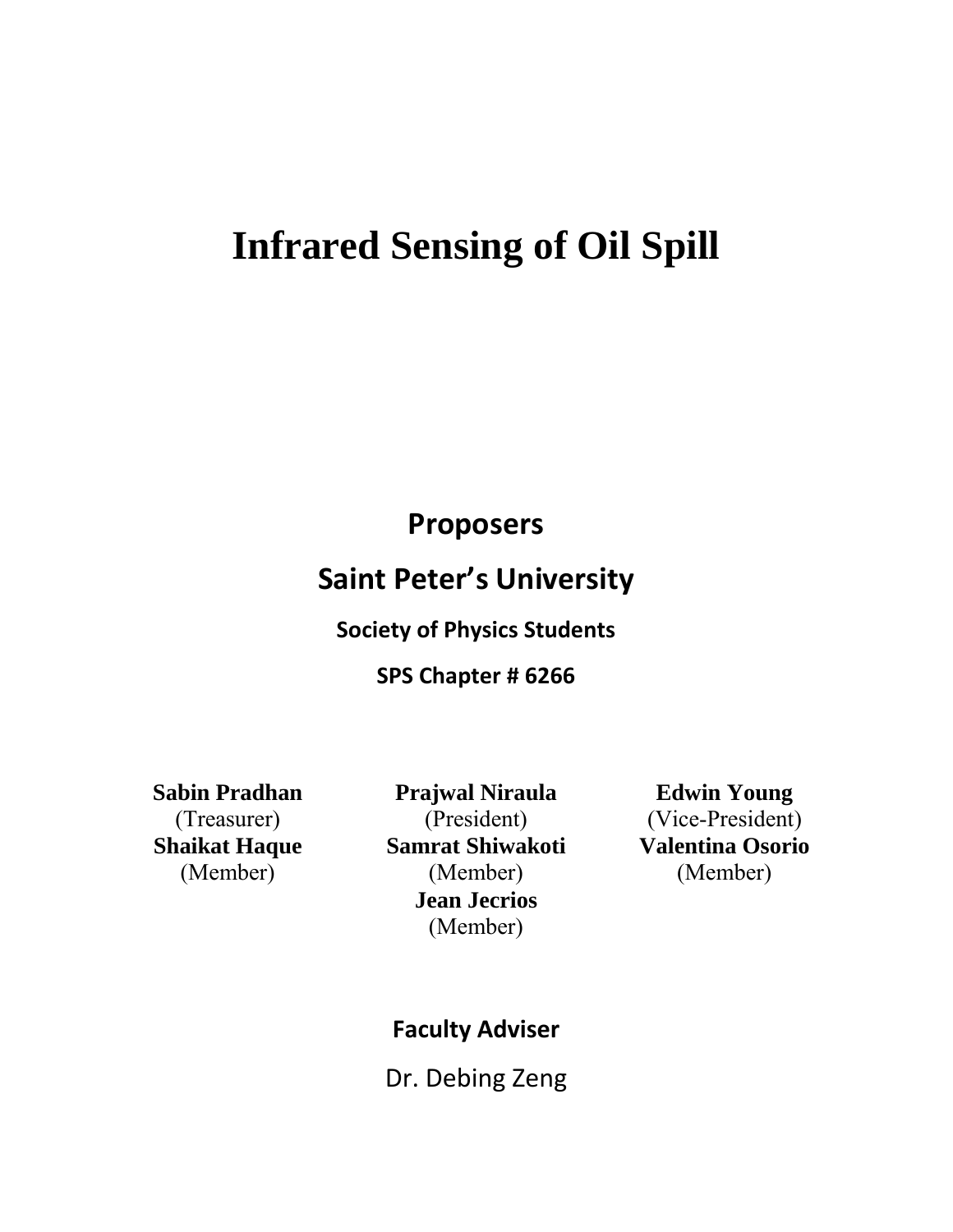#### **Abstract:**

Oil Spill is a major environmental disaster, which is good prevented, best stopped. Infrared (IR) Technology is a new promising technology being introduced in detecting oil spills. IR has advantages over traditional methods because of the distinct thermal contrast between oil and water. While IR has been successfully employed at various instances including the Deep Water Horizon Crisis, the technology has not yet fully matured. At Saint Peter's University, we intend to study in details the thermal properties of oil, particularly its dependence of emissivity of oil on the thickness which will allow us to make a volumetric estimation of the oil. In addition, we plan to employ fluorescence to investigate the spectral response of different oil samples. Numerical simulation would be done in addition to undertaken in addition to experimental investigation.

#### **Introduction:**

Every object whose temperature is above absolute zero emits radiation. For the body at the room temperature which is around 300 K, the major part of the radiation lies in the infrared region. Thus, IR due to its ubiquity is a very handy technology in detecting objects under the condition of low visibility. In oil spill detection, the thermal contrast of oil and water  $\begin{bmatrix} 1 \end{bmatrix}$  allows us to localize the boundary of the oil. Even though the water and oil have about the same temperature, IR camera registers different temperature owing to different emissivity of oil and water. We intend to measure the dependence of emissivity of oil on thickness. Investigation has previously been directed at finding properties of oil, while we will be particularly focusing in using crude oil, which has not been studied extensively.



#### **Fig 1. An optical Image (left) and infrared image (right) of oil drop of a crude oil taken at room temperature.**

#### **Research Methodology**

We will be using crude oil for our research. Initially, the water and oil mixture will be taken at room temperature and the temperature distribution of oil will be recorded with the help of IR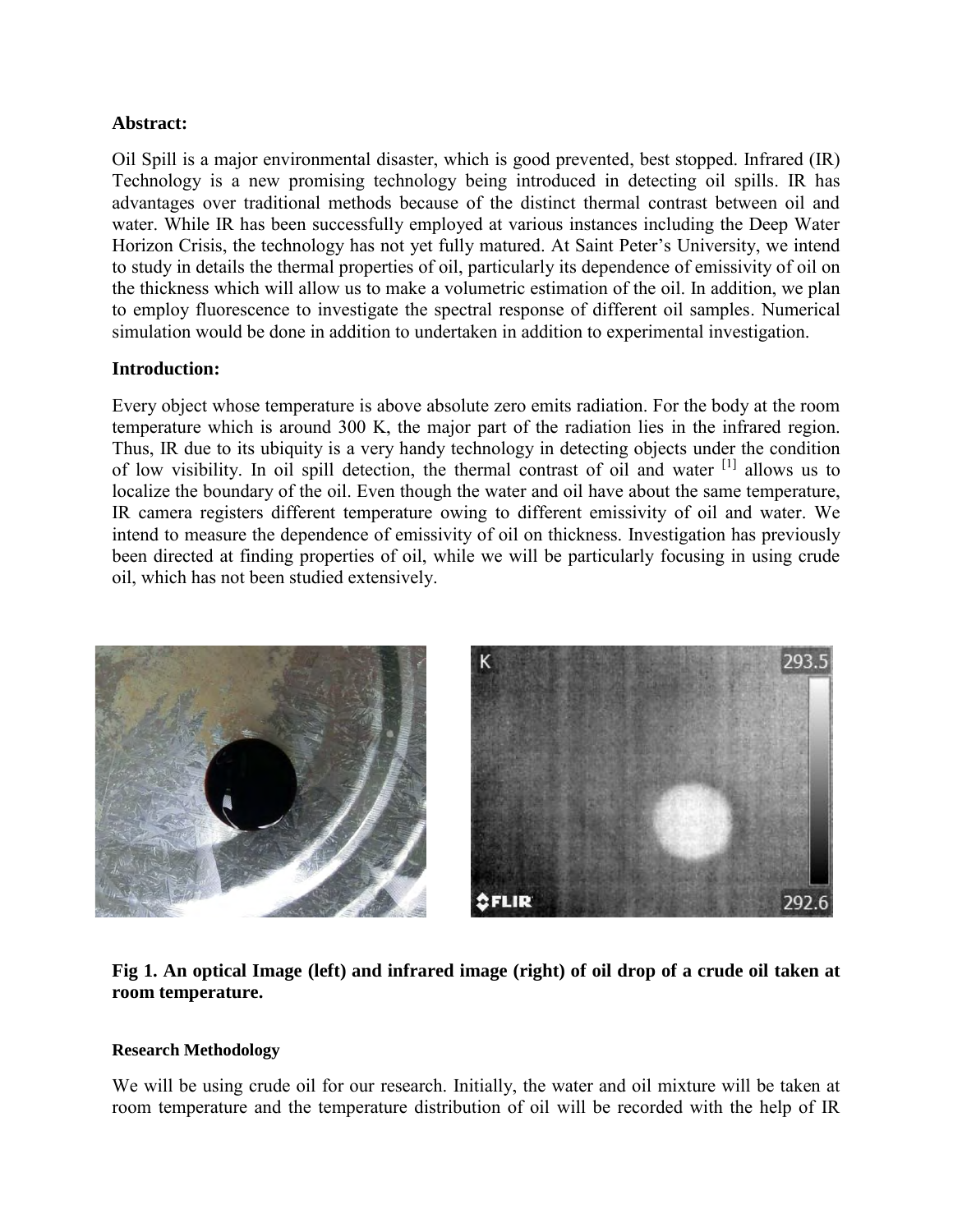camera. As the volume of the oil remains constant, and the area grows, the thickness of the oil layer decreases. By taking data, we will be able to determine the dependence between oil and water thickness of the oil film. Thermal contrast between oil and water is supposed to transition from positive to negative at about 50  $\mu$ m and 150  $\mu$ m  $^{[2,3]}$ , and we will be testing if this hypothesis holds for our samples of crude oils. An image analysis software called "ImageJ" will be used to analyze the pictures in detail. In addition, we will be developing programs to analyze temperature variation, such as temperature especially near to the boundary compared to that at the center.



**Fig. 2 Plot of spatial variation of temperature of circular oil drop heated centrally with a laser pointer of 405 nm.** 

As for the fluorescence, we will be using the tunable laser of wavelength 405 nm. The unique spectral response of each oil sample will be recorded and an algorithm based on our record will be developed to recognize different oil sample by scanning them. We will also study the feasibility of using laser stimulated fluorescence in detecting oil spill, particularly the distance over which the signal is still detectable. Besides, the temperature distribution of the will be governed primarily by heat diffusion equation. The data obtained from the experiment will be compared against